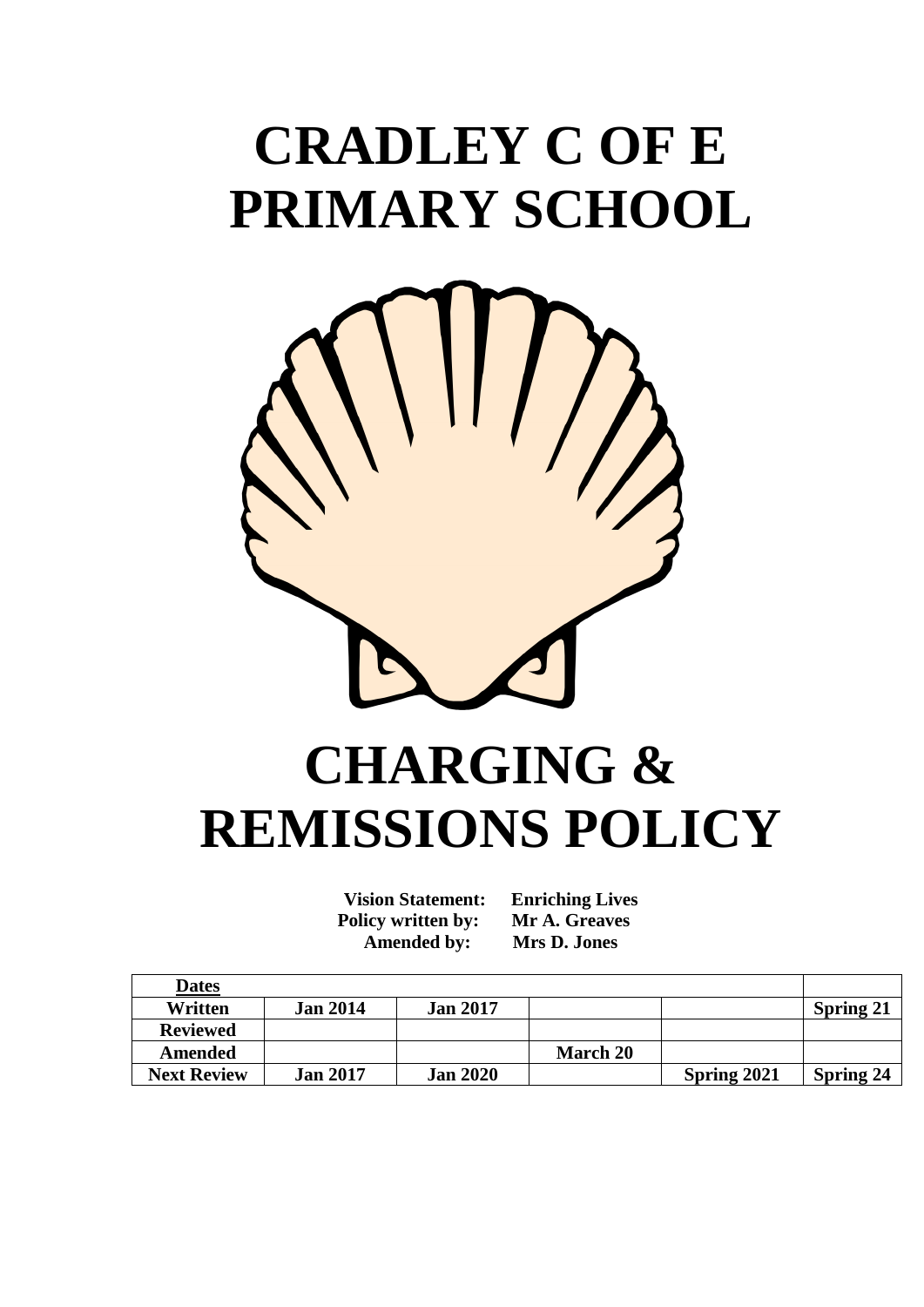# **1. Introduction**

- **1.1** The School conforms to the LA's charging policy, the DES Circular 2/89 and the Education Reform Act 1988: Charges for School Activities.
- **1.2** The Governing Body recognises the valuable contribution that the wide range of additional activities, including trips, clubs and residential experiences can make towards pupils' education. The Governing Body aims to promote and provide such activities both as part of a broad and balanced curriculum for the pupils of the school and as additional optional activities. However due to the limited funds in the delegated budget, the Governing Body reserves the right to make a charge in the following circumstances for activities organised by the school. The Governing Body will from time to time, review and amend the categories of activity for which a charge may be made.

# **2. Charging for Visits**

### **a) All Visits**

The group leader should always ensure that parents are notified as early as possible as to:

- The total cost of the visit:
- How much of the cost will come from school or children's services funds (as in the case of field trips);
- How much each parent will need to pay or be asked to contribute towards the cost of the visit;
- How much spending/pocket money pupils will reasonably need (especially important for trips which involve a residential element);
- How much surplus funds will be retained for future visits
- **2.1** Early notification of the above is important as this allows parents to make financial preparations. Many parents find it helpful to gauge the value of the visit if they have information relating to the constituent costs of the visit, i.e. transport, accommodation, food, etc.

# **b) During Normal School Hours**

**2.2** In all schools, visits which occur during school hours must be provided free of charge. However, parents can be asked to make a voluntary contribution towards the cost of the trip. In reality the value of the requested contributions equates to the total cost of the visit (or more to allow for those parents who cannot or will not contribute). Pupils whose parents/guardians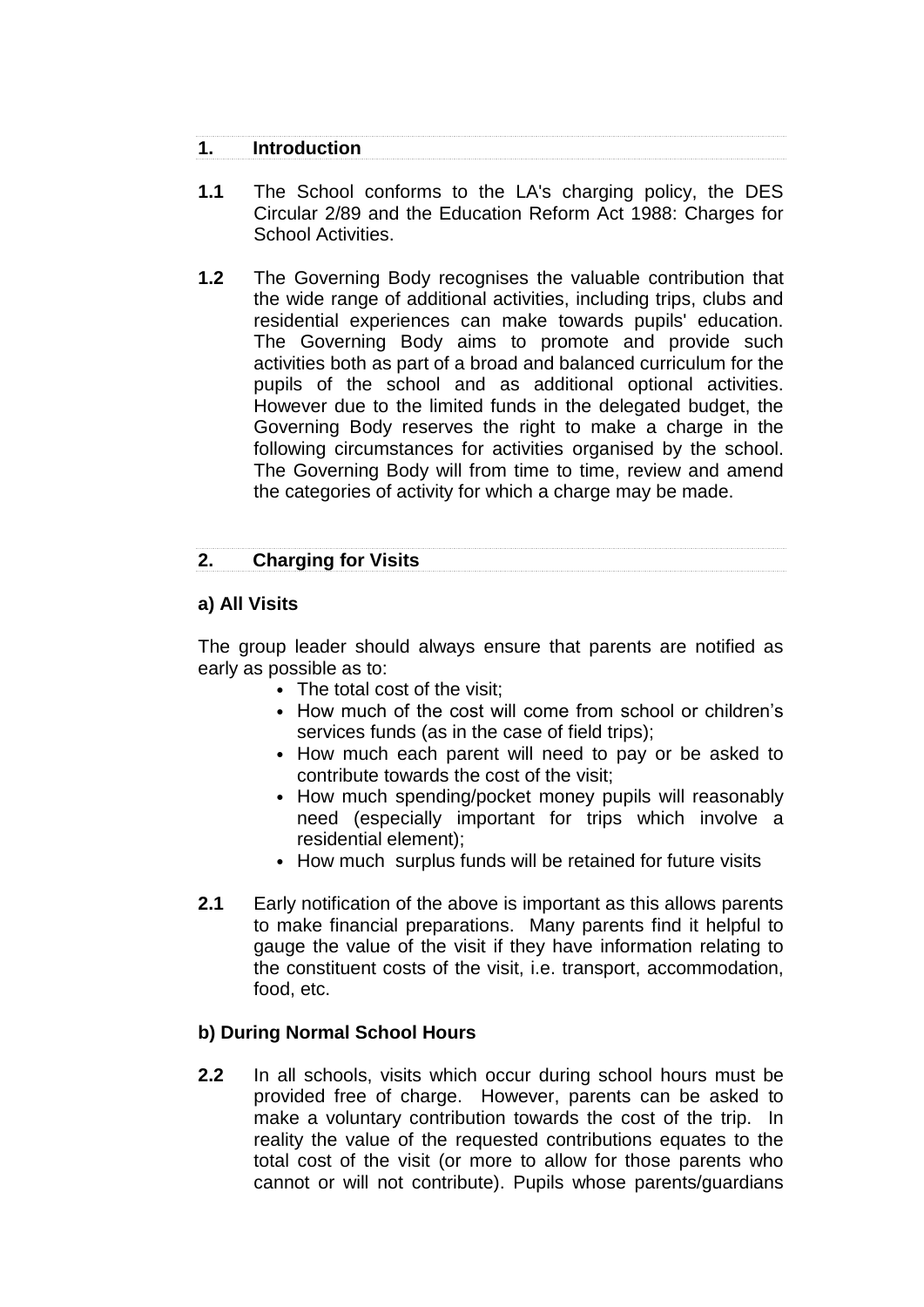do not contribute will not be discriminated against. The school may seek voluntary contribution for any activity, free or not, but there must be no obligation and no pupil may be omitted from a non chargeable activity because parents were unwilling or unable to contribute. A school may point out to its parents that an activity will not take place if they are unwilling to support it.

- **2.3** The Governing Body may offer to remit the full cost of full board and lodging for any residential activity which:
	- takes place during school hours or;

is not an optional extra (see following section for definition).

- **2.4** The decision to offer to remit board and lodging costs, as above, is subject to the parents of a pupil being in receipt of:
	- Income Support:
	- Income-Based Jobseekers' Allowance;
	- Support under Part VI of the Immigration and Asylum Act 1999
	- Child Tax Credit (providing that they do not also receive Working Tax Credit and have an annual income, assessed by The Inland Revenue that does not exceed £13,230).
	- Disability Working Allowance.
- **2.5** Parental permission should be obtained in the following way:

#### *Signed Slip received back from parents:*

A letter about the visit is sent out to parents and contains a reply slip (with space for parental signature) and also a section on meeting the costs of the visit, the essence of which is contained in the following sample:

"All pupils will need to take a packed lunch with them. As we are travelling by coach, a small cost will be incurred. Current legislation permits us to ask only for voluntary contributions towards the costs involved. No pupil will be discriminated against on the grounds of inability to pay. A voluntary contribution of £\_\_\_ would be appreciated. ''

#### **c) Outside Of Normal School Hours/Optional Extras**

- **2.6** The Headteacher can charge parents for board and lodging on residential visits as well as the full cost when a visit is deemed to be an 'optional extra'. An optional extra:
	- falls wholly or mainly outside school hours, i.e. a residential trip during the school holidays is an optional extra.
	- does not form part of the National Curriculum or the statutory requirements for religious education.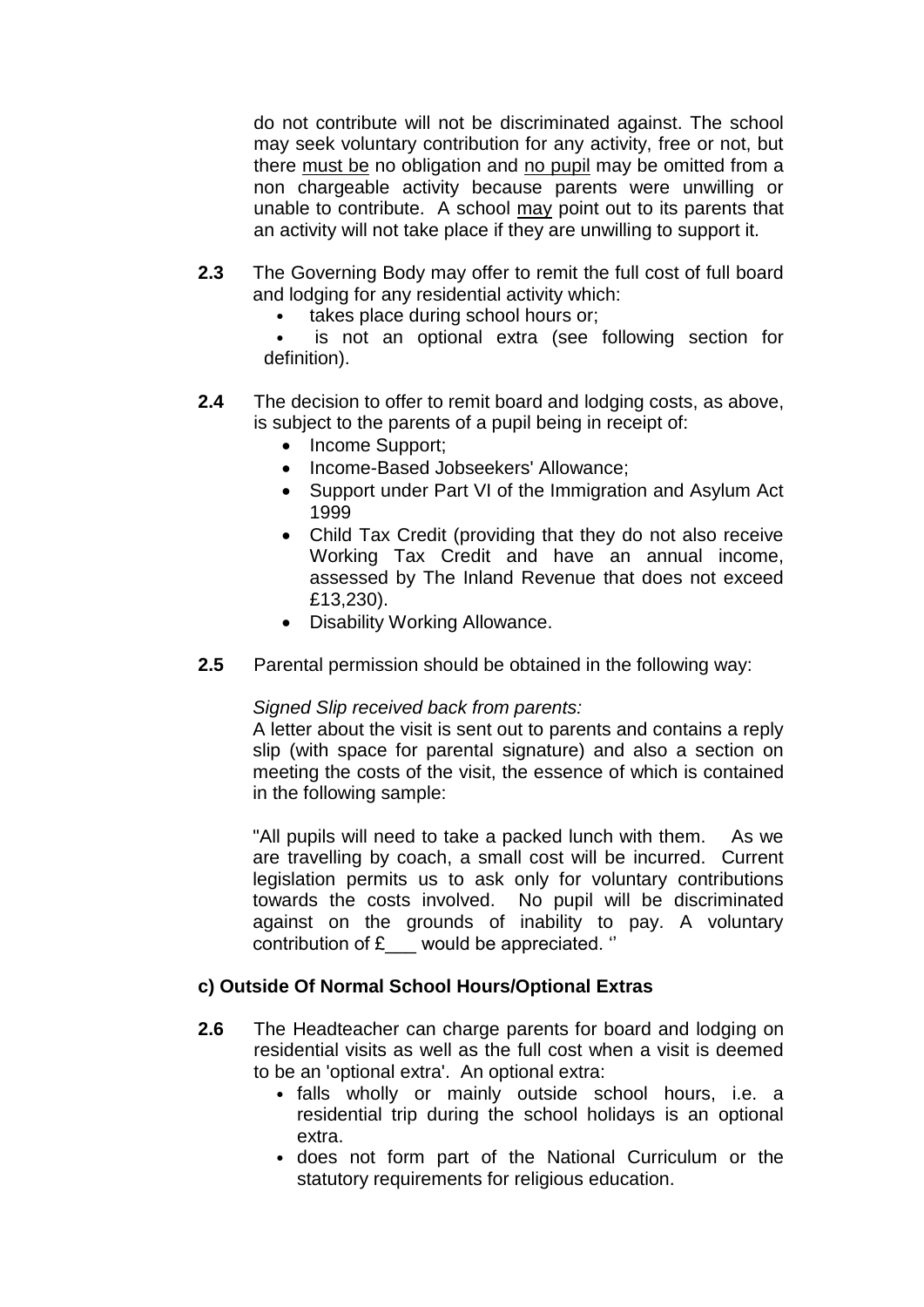**2.7** The parents' agreement to meet the costs of an optional extra visit before that visit is planned in detail will always be obtained in writing. The stated cost of an optional extra visit must not include an element of subsidy for pupils whose families do not meet the full charge.

The following can be included:

- a) A pupil's travel costs;
- b) A pupil's board and lodging costs;
- c) Materials, books, instruments and other equipment;
- d) Non-teaching staff costs which can be attributable to providing the optional extra;
- e) Entrance fees to museums, castles, theatres etc.
- f) Insurance costs.
- **2.8** In addition a charge may also take account of the cost of engaging teaching staff specifically for the purpose of providing the activity and supplying such staff with travel, board and lodging.
- **2.9** Existing employed staff of Herefordshire Council or the Governors cannot have their costs passed onto pupils except for music tuition or where they have been given a separate contract to undertake this specific function.

# **3. Ingredients/Materials/Equipment (In Kind)**

**3.1** The Governing Body reserves the right to charge for ingredients, materials or equipment (or the provision of them by parents). We do however at Cradley CE Primary aim to include these costings within our Budget Planning.

# **4. Broken Equipment (Replacement)**

**4.1** The Headteacher may ask pupils and/or their parents to contribute towards the cost of replacement items where these were damaged or broken as a direct result of misconduct on the pupil's part. This does not in any way detract from the teaching staff's duty to brief pupils thoroughly and to manage a calm and safe working environment for the pupils.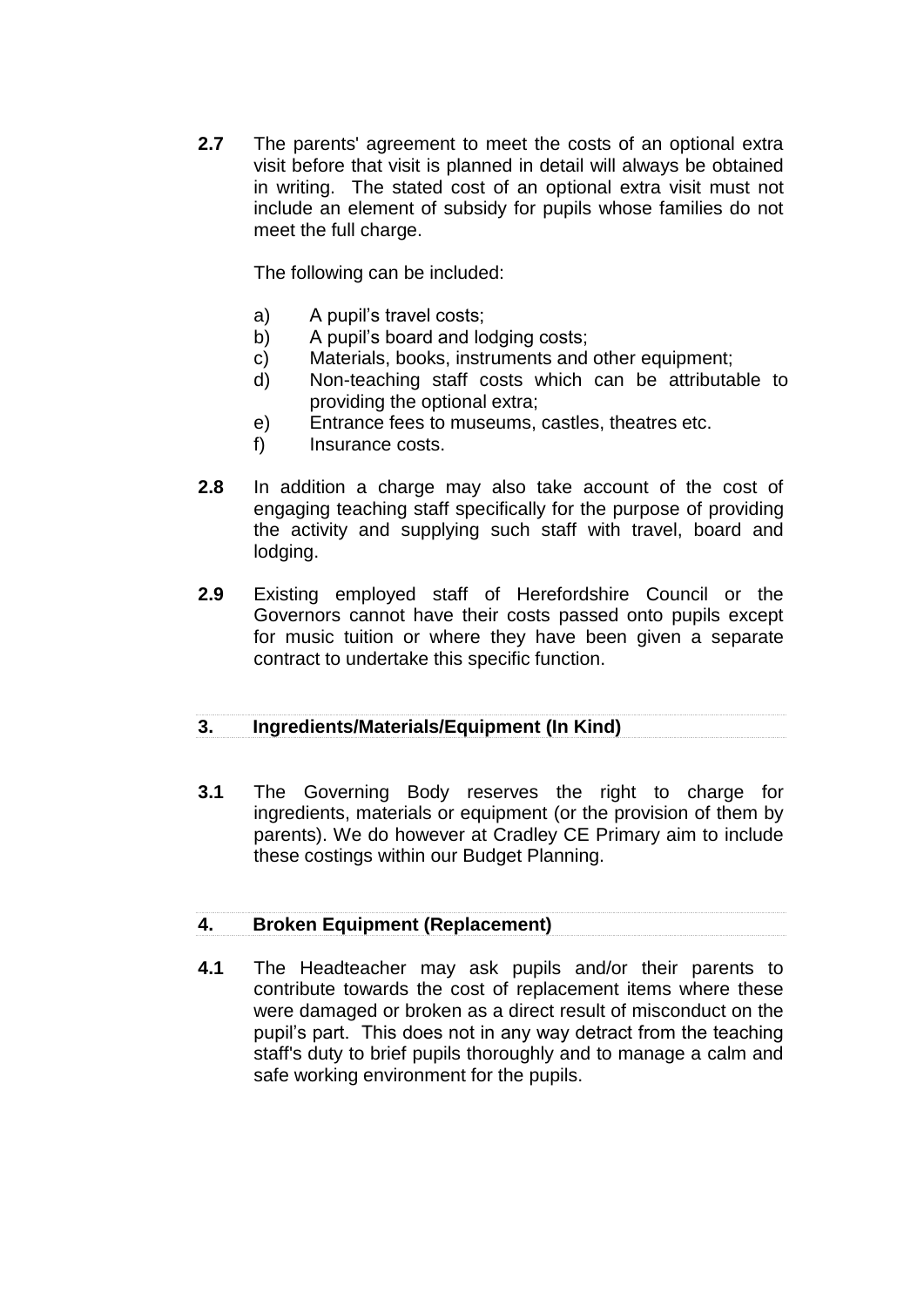### **5. Residential Trips**

- **5.1** *Can a parent in receipt of Income Support, Income-based Jobseeker's Allowance, Support under Part VI of the Immigration and Asylum Act 1999 or Child Tax Credit (providing that they do not also receive Working Tax Credit and have an annual income, assessed by The Inland Revenue, that does not exceed £13,230) be charged for board and lodging?*
- **5.2** If the residential activity is deemed to be within school hours having regard to the 50% rule then the whole charge must be remitted. However, if the education provided on a residential trip is to be treated as provided outside school hours and is not part of a prescribed public examination or basic curriculum situation it is unlikely that a pupil whose parents are in receipt of the relevant social security benefit will be able to go on the trip unless the Governing Body's remissions policy extends to the situation (see paragraph 11 which defined the 50% rule).
- **5.3** *How does a school determine the 50% rule for residential activities?*
- **5.4** The test is based on the number of half days taken up by the activity, including travel, compared with the number of school sessions – For example, a term time trip from 5 a.m. on Friday to noon on Saturday is 3 half days compared with two school sessions. The two sessions are more than 50% and the trip will, therefore, be inside school hours. If the trip returned at noon on Sunday the activity is considered to be outside school hours.

#### **6. Remissions**

**6.1** The Governing Body may remit in full or in part the cost of any activity for particular groups of parents, for example, in the case of family hardship. When arranging a chargeable activity such parents will be invited in confidence for the remission of charges in full or in part. The Headteacher in consultation with the Chair of Governors will make authorisation for such remission.

#### **7. Refunds**

- **7.1** Parents will be asked to pay a non-refundable deposit for residential trips. Once paid, this money will not be returned under any circumstance.
- **7.2** Balances may be refunded for some circumstances, which will be discussed and agreed by the Resources Committee,